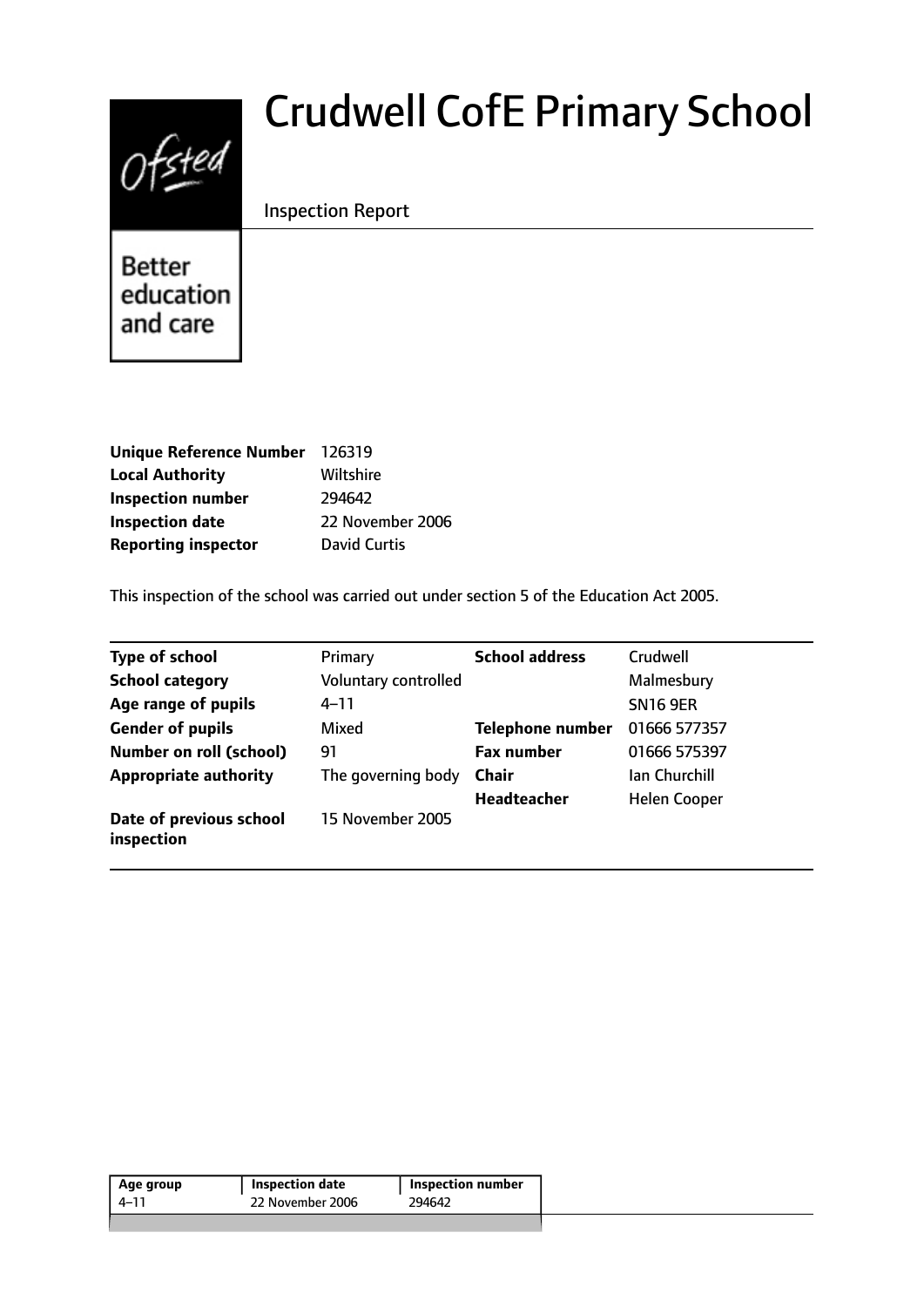© Crown copyright 2006

Website: www.ofsted.gov.uk

This document may be reproduced in whole or in part for non-commercial educational purposes, provided that the information quoted is reproduced without adaptation and the source and date of publication are stated.

Further copies of this report are obtainable from the school. Under the Education Act 2005, the school must provide a copy of this report free of charge to certain categories of people. A charge not exceeding the full cost of reproduction may be made for any other copies supplied.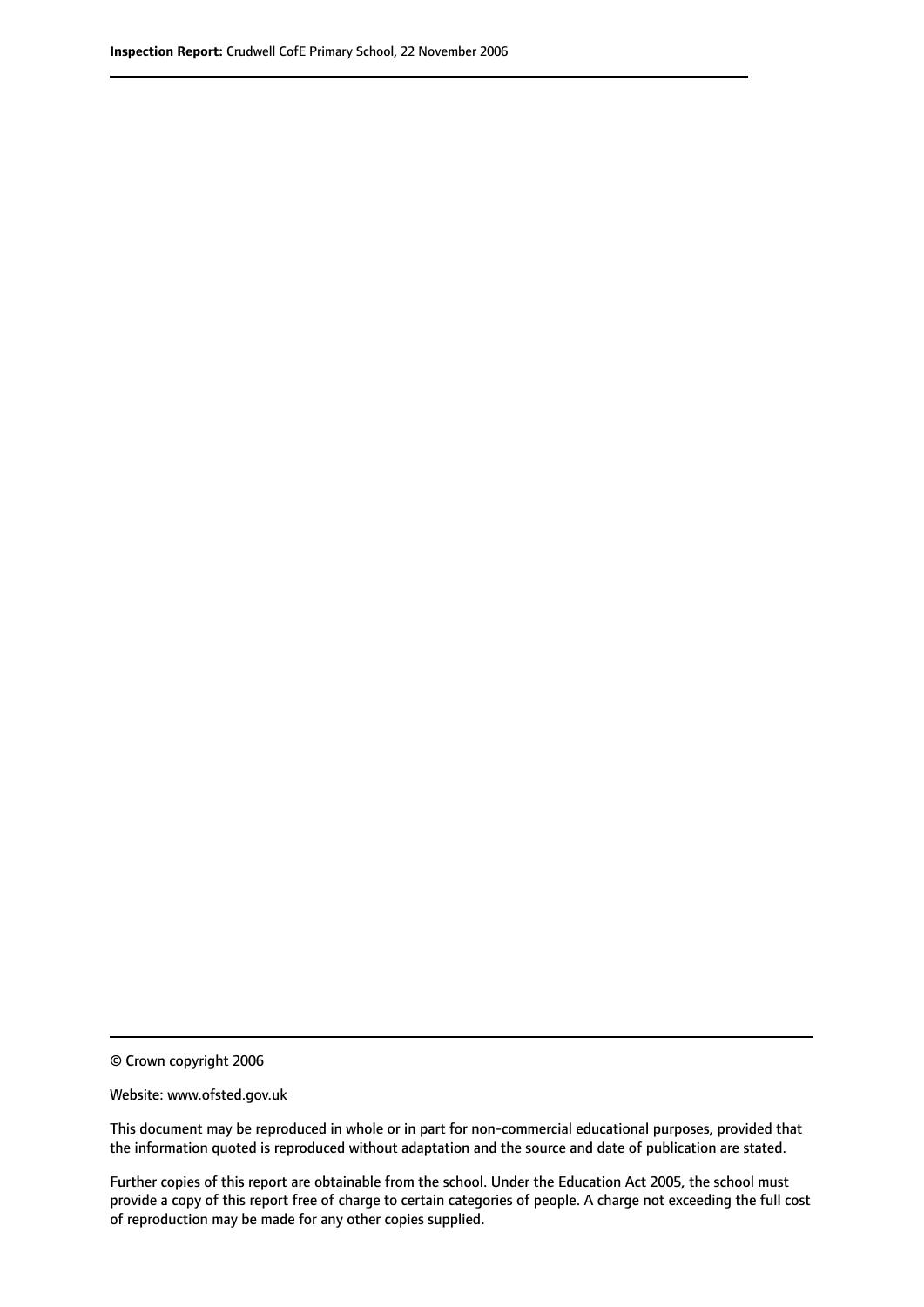#### **Introduction**

The inspection was carried out by two Additional Inspectors.

#### **Description of the school**

This is a popular small village primary school and numbers on roll are increasing. Most pupils are of White British heritage. With very small year groups, attainment on entry varies from year to year. The trend shows that it is broadly average. The proportion of pupils with learning difficulties and disabilities is below the national average. In the last two years there have been significant changes in the teaching staff. The headteacher has been in post since April 2005. The previous inspection report in November 2005 gave the school a 'Notice to Improve' because pupils made inadequate progress in Reception and in Years 1 to 3.

#### **Key for inspection grades**

| Grade 1 | Outstanding  |
|---------|--------------|
| Grade 2 | Good         |
| Grade 3 | Satisfactory |
| Grade 4 | Inadequate   |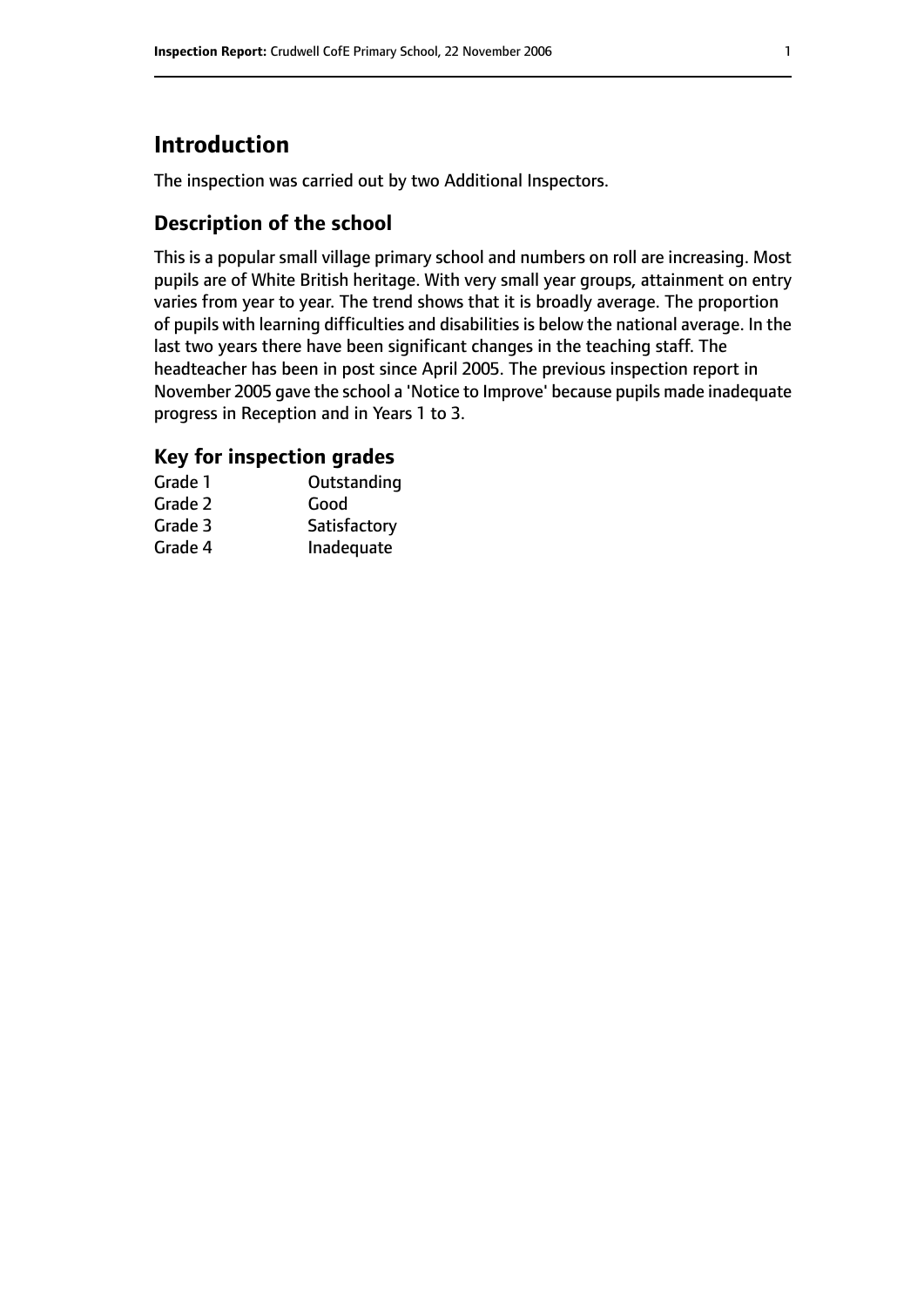#### **Overall effectiveness of the school**

#### **Grade: 2**

'We have a lovely, well-resourced school which is a credit to the governors, staff and in particular the children'. The views of one parent tell the story of this good school, with its several outstanding features. At the heart of the school's success is good leadership and management which is dedicated to continuous school improvement. The vision, drive and determination of the headteacher have been instrumental in the transformation of the school since its last inspection. This transformation is clear evidence that this school has an outstanding capacity for further improvement.

As a result of outstanding provision in the Foundation Stage, all children make good progress and meet or exceed the goals they are expected to achieve by the end of Reception. Good teaching ensures that pupils make good progress from Year 1 onwards. Their achievement is good and by the end of Year 6, they reach well-above-average standards in reading, mathematics and science. In writing, standards are broadly average. The school is addressing this issue rigorously and it is central to the current school improvement plan.

Good teaching and a good curriculum, together with outstanding care, guidance and support, are the key factors contributing to pupils' outstanding personal development. Behaviour is exemplary. Pupils enjoy school and all it offers them. This is shown in their above-average attendance. They work hard in lessons and show great care and empathy in supporting each other in lessons and at break times. Pupils are prepared exceptionally well for the next stage of their education, although their awareness of life in multi-cultural Britain is not as strong as it should be. The school has identified this as an area for improvement.

Pupils enjoy their lessons, especially those which are fun and have a practical element. As one Year 6 pupil said, 'We learn most when we experiment ourselves'. In lessons, work is matched carefully to each pupil's needs. As a result, they are enthusiastic learners who relish new challenges and make good progress.

The successes of the last year are linked to the school making a number of very good teaching appointments, and to the very good support provided by the local authority. Governors now have a detailed and thorough understanding of the school's strengths and areas for development. The governors' role in monitoring the work of the school supports and enhances the effective analysis by the headteacher of pupils' progress and achievement. Within this small school, each pupil is tracked carefully to ensure he/she makes good progress. If a pupil is shown to be falling behind, immediate and effective action is taken to support him/her.

In accordance with section 13 (5) of the Education Act 2005, HMCI is of the opinion that the school no longer requires significant improvement.

#### **What the school should do to improve further**

• standards of writing by adopting a more consistent approach to the teaching of spelling, grammar, punctuation and handwriting.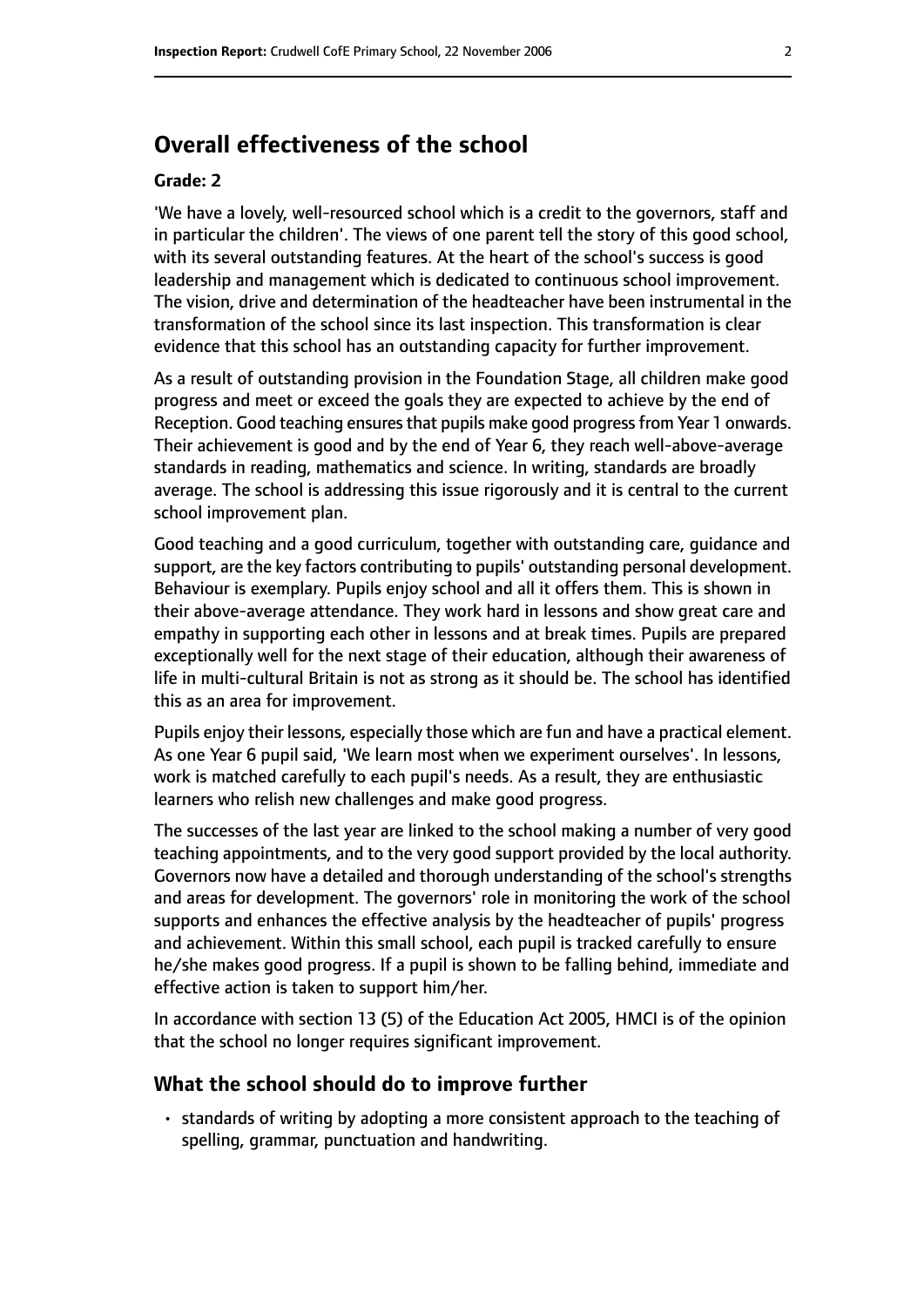• pupils' awareness of life in multi-cultural Britain.

#### **Achievement and standards**

#### **Grade: 2**

Because of significant improvements in the quality of provision, children's achievement in Reception is now good. By the end of Reception, all children meet the goals expected for their age, with a third exceeding them. Good teaching means that the good start made in Reception now continues from Year 1 onwards. By the end of Year 2, achievement is good. Standards in reading, writing and mathematics are now above average and considerably higher than in previous years.

By the end of Year 6, standards are well above average in reading, mathematics and science, and pupils' achievement in these subjects is good. Standards in writing are broadly average, with handwriting, spelling, grammar and punctuation being weaker. The school has identified from its own accurate self-evaluation that standards in writing need improving. Pupils with learning difficulties achieve well because of effective planning to meet their needs. In addition, they receive very good support from dedicated teaching assistants.

#### **Personal development and well-being**

#### **Grade: 1**

Pupils' spiritual, moral, social and cultural development is good. They have a strong sense of right and wrong and show great empathy for each other and for those less fortunate than themselves. This was very evident in their reaction to a talk on homeless people given by a member of a leading national charity. From their very first day in Reception, children build strong relationships with each other and with older pupils through an excellent 'buddy' system. Their understanding of life in multi-cultural Britain is not as well developed as their knowledge of their own heritage.

Pupils love sport and for the Year 6 pupils spoken to, it is their favourite subject. This reflects their great enthusiasm for keeping fit and healthy. Pupils have an excellent understanding of the importance of healthy eating and take great delight in being awarded stickers for making the right choices at lunchtime. They have a strong understanding of health and safety shown, for example, by the sensible and careful way they put tables and chairs away after lunch. Pupils take great pleasure in taking part in community events, such as the Malmesbury Carnival.

#### **Quality of provision**

#### **Teaching and learning**

#### **Grade: 2**

Outstanding teaching in Reception is the key factor contributing to children's good achievement. Lessons are exciting and stimulating and children are challenged at all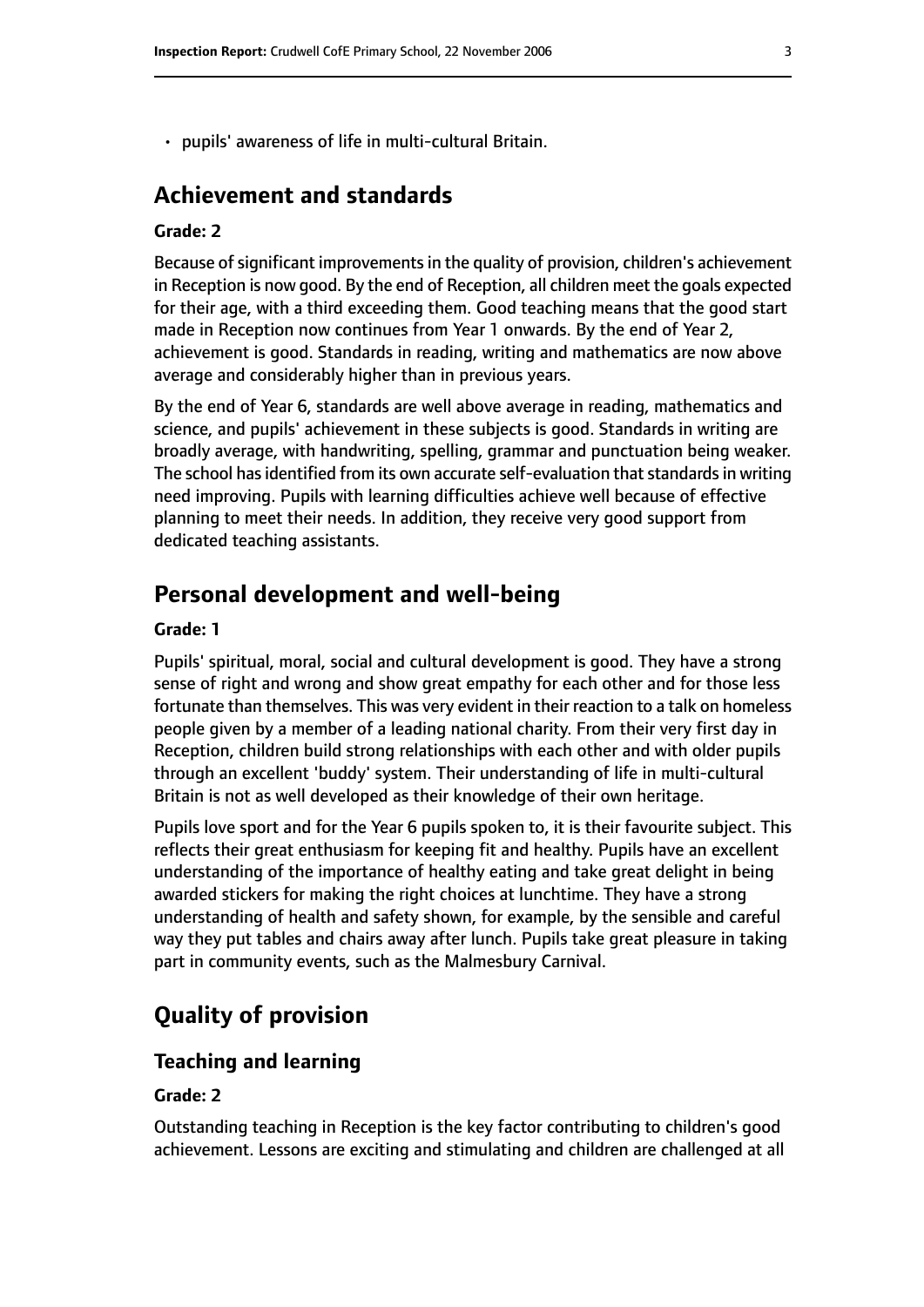times to give of their best. In Years 1 to 6, teachers' planning meets the needs and interests of all pupils well. As a result, pupils make good progress and say they enjoy their lessons. Pupils particularly enjoy lessons in which they are active and which link subjects such as literacy and history together. They respond well to short lesson introductions that enable them to have a clear understanding of what is expected of them. In a Year 4 numeracy lesson, every pupil was totally engrossed in their work and all made very good progress in doubling prices of articles because the level of challenge was spot on.

Teachers' marking is thorough and gives pupils a clear understanding of what they need to do in order to improve. However, teachers are not consistent in their approach to addressing errors in punctuation, spelling and grammar. As a result, pupils repeat mistakes and this hampers their progress in writing.

#### **Curriculum and other activities**

#### **Grade: 2**

The curriculum for children in Reception is much improved and fully meets the requirements for each area of learning. As a result, children's achievement is now good. In Years 1 to 6, the curriculum fully meets the requirements of the National Curriculum. The way teachers' planning links different subjects together contributes well to pupils' enjoyment and achievement. Pupils benefit from a good range of visitors to the school, educational visits and extra-curricular activities.

#### **Care, guidance and support**

#### **Grade: 1**

The school complies fully with all of its statutory responsibilities for child protection and for safeguarding its pupils. This is a school where every child is known as an individual and is supported most effectively both personally and academically. The school has excellent procedures for assessing pupils' progress three times a year. Strengths are identified, as are areas for improvement, which are then shared with pupils and their parents. From Reception onwards, children know and explain their own targets. In Year 6, pupils particularly value targets in literacy and numeracy because, as they say, 'These are the most important subjects we have to learn'. The support for pupils with learning difficulties is excellent.

#### **Leadership and management**

#### **Grade: 2**

In the last year the headteacher has worked tirelessly and effectively to make the school what it is today. She has made some excellent teaching appointments that have contributed to significant improvements in the quality of teaching from Reception to Year 3. In turn, this has led to much-improved achievement and standards. The most significant strength of the headteacher is her consistency of high expectation of staff, pupils, governors and parents in developing the school. Equally, she is prepared at all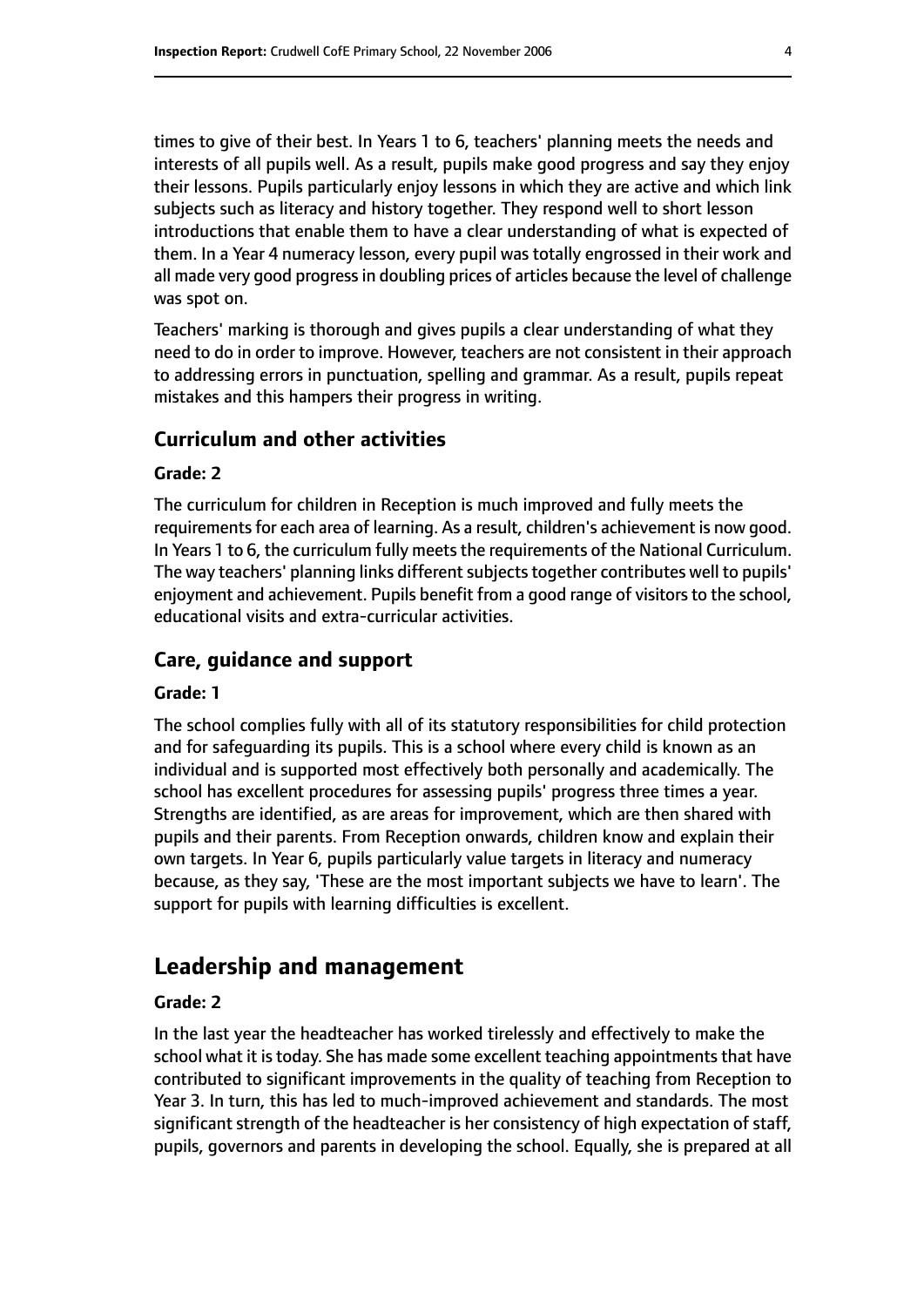times to share these expectations by leading from the front, be it a lesson or how governors should challenge her in meetings.

Through rigorous self-evaluation and analysis of pupils' performance, this is a school that knows itself well. It knows exactly how well it is doing and what needs to be improved. It recognises the need to further develop the role of subject leaders so that they have a greater understanding of standards and achievement. Equally, it knows that as a small school everything cannot be done overnight. As a result, the school improvement plan rightly focuses on the key areas that will move the school forward.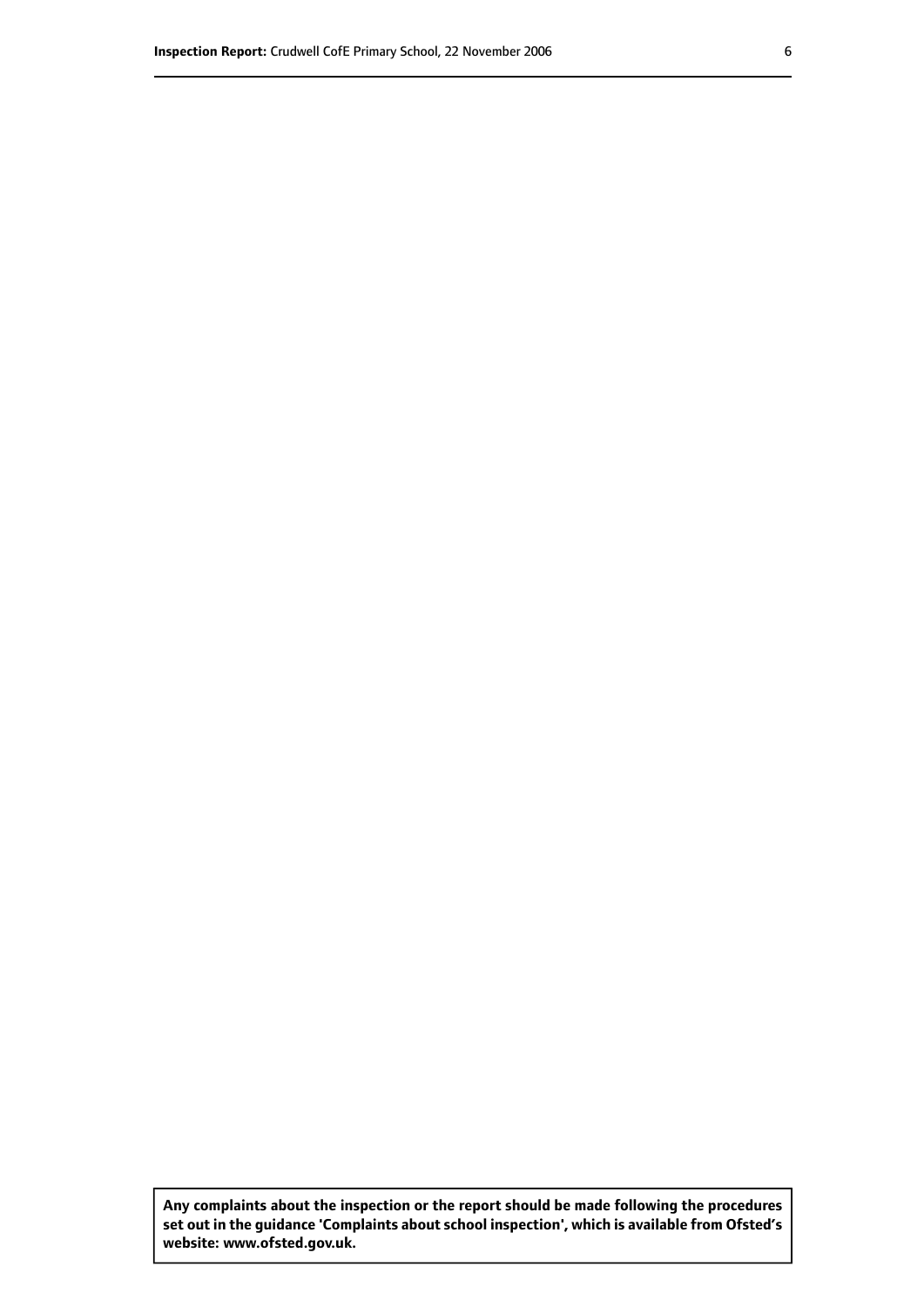#### **Inspection judgements**

| Key to judgements: grade 1 is outstanding, grade 2 good, grade 3 satisfactory, and grade 4 | School         |
|--------------------------------------------------------------------------------------------|----------------|
| inadeauate                                                                                 | <b>Overall</b> |

#### **Overall effectiveness**

| How effective, efficient and inclusive is the provision of education, integrated<br>care and any extended services in meeting the needs of learners? |     |
|------------------------------------------------------------------------------------------------------------------------------------------------------|-----|
| How well does the school work in partnership with others to promote learners'<br>well-being?                                                         |     |
| The quality and standards in the Foundation Stage                                                                                                    |     |
| The effectiveness of the school's self-evaluation                                                                                                    |     |
| The capacity to make any necessary improvements                                                                                                      |     |
| Effective steps have been taken to promote improvement since the last<br>inspection                                                                  | Yes |

#### **Achievement and standards**

| How well do learners achieve?                                                                               |  |
|-------------------------------------------------------------------------------------------------------------|--|
| The standards <sup>1</sup> reached by learners                                                              |  |
| How well learners make progress, taking account of any significant variations between<br>groups of learners |  |
| How well learners with learning difficulties and disabilities make progress                                 |  |

#### **Personal development and well-being**

| How good is the overall personal development and well-being of the<br>learners?                                  |  |
|------------------------------------------------------------------------------------------------------------------|--|
| The extent of learners' spiritual, moral, social and cultural development                                        |  |
| The behaviour of learners                                                                                        |  |
| The attendance of learners                                                                                       |  |
| How well learners enjoy their education                                                                          |  |
| The extent to which learners adopt safe practices                                                                |  |
| The extent to which learners adopt healthy lifestyles                                                            |  |
| The extent to which learners make a positive contribution to the community                                       |  |
| How well learners develop workplace and other skills that will contribute to<br>their future economic well-being |  |

#### **The quality of provision**

| How effective are teaching and learning in meeting the full range of the<br>  learners' needs?                      |  |
|---------------------------------------------------------------------------------------------------------------------|--|
| $\mid$ How well do the curriculum and other activities meet the range of needs<br>$\mid$ and interests of learners? |  |
| How well are learners cared for, guided and supported?                                                              |  |

 $^1$  Grade 1 - Exceptionally and consistently high; Grade 2 - Generally above average with none significantly below average; Grade 3 - Broadly average to below average; Grade 4 - Exceptionally low.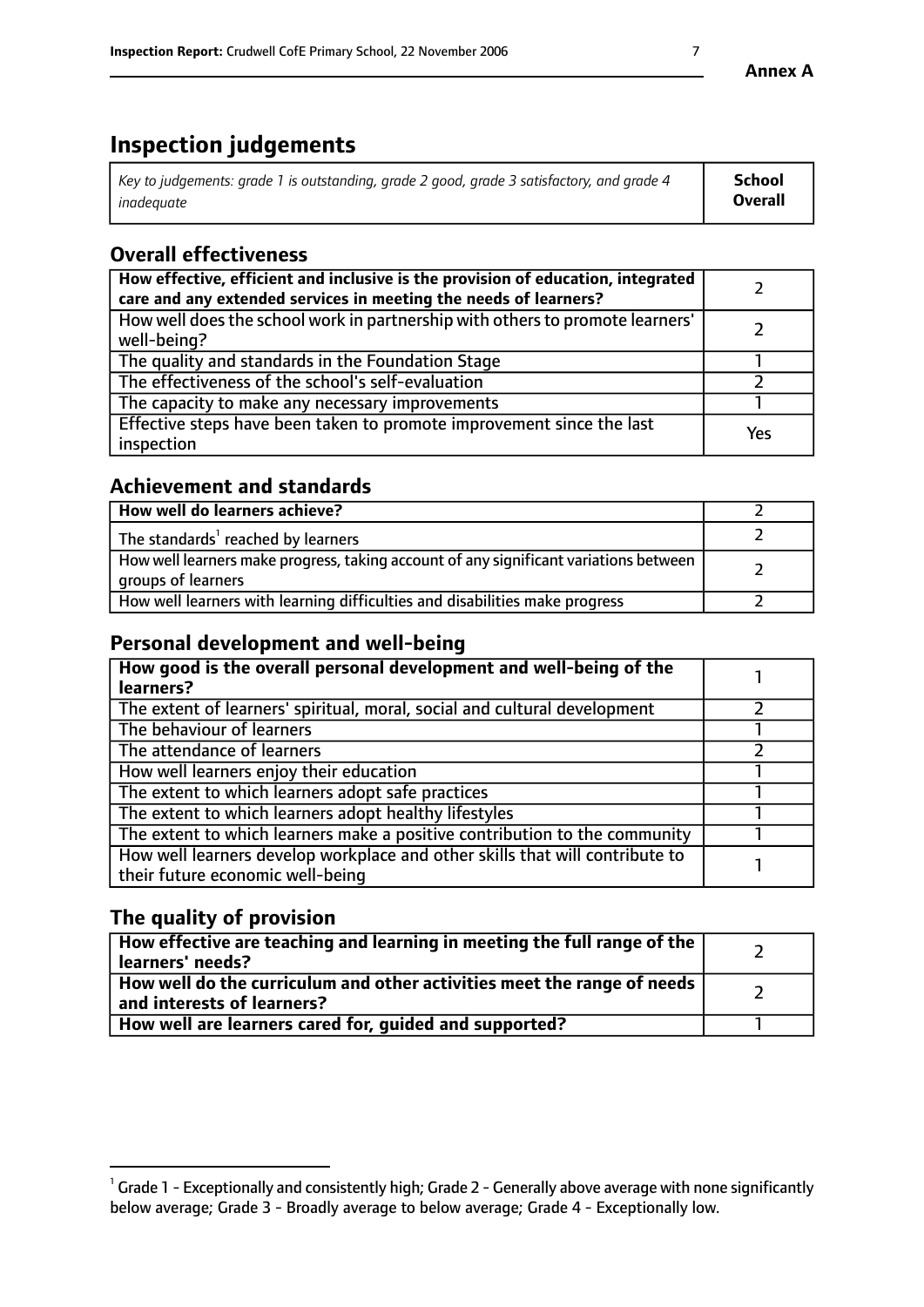### **Leadership and management**

| How effective are leadership and management in raising achievement<br>and supporting all learners?                                              |               |
|-------------------------------------------------------------------------------------------------------------------------------------------------|---------------|
| How effectively leaders and managers at all levels set clear direction leading<br>to improvement and promote high quality of care and education |               |
| How effectively performance is monitored, evaluated and improved to meet<br>challenging targets                                                 | $\mathcal{L}$ |
| How well equality of opportunity is promoted and discrimination tackled so<br>that all learners achieve as well as they can                     |               |
| How effectively and efficiently resources, including staff, are deployed to<br>achieve value for money                                          | $\mathcal{P}$ |
| The extent to which governors and other supervisory boards discharge their<br>responsibilities                                                  |               |
| Do procedures for safequarding learners meet current government<br>requirements?                                                                | Yes           |
| Does this school require special measures?                                                                                                      | No            |
| Does this school require a notice to improve?                                                                                                   | <b>No</b>     |